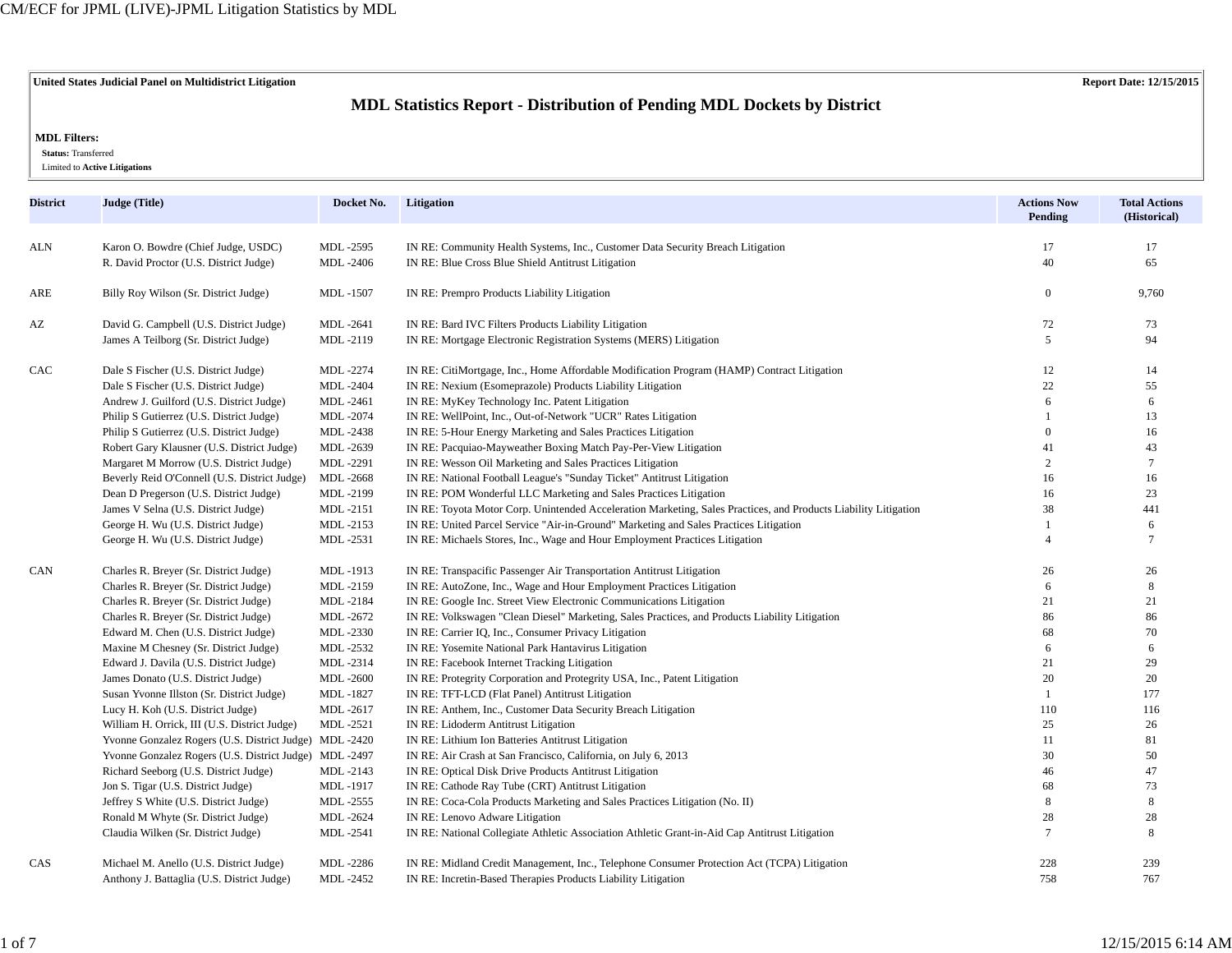|               | Roger T Benitez (U.S. District Judge)        | MDL-1889             | IN RE: Peregrine Systems, Inc., Securities Litigation                                                 | $\boldsymbol{0}$<br>34 | 35              |
|---------------|----------------------------------------------|----------------------|-------------------------------------------------------------------------------------------------------|------------------------|-----------------|
|               | Larry Alan Burns (U.S. District Judge)       | MDL-2121             | IN RE: Musical Instruments and Equipment Antitrust Litigation                                         |                        | 38              |
|               | John A Houston (U.S. District Judge)         | MDL-2295             | IN RE: Portfolio Recovery Associates, LLC, Telephone Consumer Protection Act (TCPA) Litigation        | 94<br>17               | 100             |
|               | Dana M. Sabraw (U.S. District Judge)         | MDL-2238<br>MDL-2670 | IN RE: Groupon, Inc., Marketing and Sales Practices Litigation                                        | 39                     | 18<br>39        |
|               | Janis L. Sammartino (U.S. District Judge)    |                      | IN RE: Packaged Seafood Products Antitrust Litigation                                                 |                        |                 |
| <sub>CO</sub> | John L Kane, Jr (Sr. District Judge)         | MDL-2063             | IN RE: Oppenheimer Rochester Funds Group Securities Litigation                                        | $\overline{4}$         | 30              |
| CT            | Alvin W Thompson (U.S. District Judge)       | MDL-2478             | IN RE: Convergent Telephone Consumer Protection Act (TCPA) Litigation                                 | 17                     | 28              |
|               | Stefan R Underhill (U.S. District Judge)     | MDL-2516             | IN RE: Aggrenox Antitrust Litigation                                                                  | 25                     | 27              |
| DC            | Rosemary M. Collyer (U.S. District Judge)    | MDL-1880             | IN RE: Papst Licensing Digital Camera Patent Litigation                                               | 14                     | 21              |
|               | Paul L Friedman (Sr. District Judge)         | MDL-1869             | IN RE: Rail Freight Fuel Surcharge Antitrust Litigation                                               | $\overline{7}$         | 18              |
|               | Ellen Segal Huvelle (Sr. District Judge)     | MDL-2665             | IN RE: McCormick & Company, Inc., Pepper Products Marketing and Sales Practices Litigation            | 5                      | 5               |
|               | Amy Berman Jackson (U.S. District Judge)     | <b>MDL-2664</b>      | IN RE: U.S. Office of Personnel Management Data Security Breach Litigation                            | 16                     | 16              |
|               | Colleen Kollar-Kotelly (U.S. District Judge) | MDL-2656             | IN RE: Domestic Airline Travel Antitrust Litigation                                                   | 103                    | 103             |
|               | Richard J Leon (U.S. District Judge)         | MDL-1668             | IN RE: Federal National Mortgage Association Securities, Derivative & "ERISA" Litigation              | -1                     | 18              |
|               | Emmet G Sullivan (U.S. District Judge)       | MDL-2165             | IN RE: Endangered Species Act Section 4 Deadline Litigation                                           | 3                      | 25              |
|               | Reggie B Walton (U.S. District Judge)        | MDL-2524             | IN RE: Health Management Associates, Inc., Qui Tam Litigation (No. II)                                | 9                      | 9               |
| DE            | Gregory M Sleet (U.S. District Judge)        | MDL-2344             | IN RE: Bear Creek Technologies, Inc., ('722) Patent Litigation                                        | 15                     | 15              |
| <b>FLM</b>    | Gregory A Presnell (U.S. District Judge)     | MDL-2557             | IN RE: Auto Body Shop Antitrust Litigation                                                            | 13                     | 24              |
|               | Harvey E. Schlesinger (Sr. District Judge)   | MDL-2626             | IN RE: Disposable Contact Lens Antitrust Litigation                                                   | 58                     | 58              |
|               |                                              |                      |                                                                                                       |                        |                 |
| FLS           | James Lawrence King (Sr. District Judge)     | MDL-2036             | IN RE: Checking Account Overdraft Litigation                                                          | 8                      | 100             |
|               | Joan A Lenard (U.S. District Judge)          | MDL-2324             | IN RE: Horizon Organic Milk Plus DHA Omega-3 Marketing and Sales Practices Litigation                 | 7                      | $\tau$          |
|               | Kenneth A Marra (U.S. District Judge)        | MDL-1916             | IN RE: Chiquita Brands International, Inc., Alien Tort Statute and Shareholders Derivative Litigation | 13                     | 18              |
|               | Kenneth A Marra (U.S. District Judge)        | MDL-2246             | IN RE: Air Crash Near Rio Grande, Puerto Rico, on December 3, 2008                                    | 5                      | 7               |
|               | Federico A Moreno (U.S. District Judge)      | MDL-2599             | IN RE: Takata Airbag Products Liability Litigation                                                    | 113                    | 115             |
| GAM           | Clay D Land (Chief Judge, USDC)              | <b>MDL-2004</b>      | IN RE: Mentor Corp. ObTape Transobturator Sling Products Liability Litigation                         | 417                    | 801             |
| GAN           | Timothy C Batten, Sr (U.S. District Judge)   | MDL-2089             | IN RE: Delta/AirTran Baggage Fee Antitrust Litigation                                                 | $\mathbf{1}$           | 14              |
|               | William S Duffey, Jr (U.S. District Judge)   | MDL-2329             | IN RE: Wright Medical Technology, Inc., Conserve Hip Implant Products Liability Litigation            | 540                    | 555             |
|               | Thomas W Thrash, Jr (Chief Judge, USDC)      | MDL-2084             | IN RE: AndroGel Antitrust Litigation (No. II)                                                         | 11                     | 15              |
|               | Thomas W Thrash, Jr (Chief Judge, USDC)      | MDL-2218             | IN RE: Camp Lejeune, North Carolina, Water Contamination Litigation                                   | 17                     | 18              |
|               | Thomas W Thrash, Jr (Chief Judge, USDC)      | MDL-2495             | IN RE: Atlas Roofing Corporation Chalet Shingle Products Liability Litigation                         | 10                     | 12              |
|               | Thomas W Thrash, Jr (Chief Judge, USDC)      | MDL-2583             | IN RE: The Home Depot, Inc., Customer Data Security Breach Litigation                                 | 49                     | 52              |
| ID            | B. Lynn Winmill (Chief Judge, USDC)          | MDL-2186             | IN RE: Fresh and Process Potatoes Antitrust Litigation                                                | $\overline{c}$         | $7\overline{ }$ |
| ILC           | Harold A Baker (Sr. District Judge)          | MDL-2104             | IN RE: IKO Roofing Shingle Products Liability Litigation                                              | 14                     | 18              |
| ILN           | Marvin E Aspen (Sr. District Judge)          | MDL-1715             | IN RE: Ameriquest Mortgage Co. Mortgage Lending Practices Litigation                                  | 13                     | 523             |
|               | Elaine E Bucklo (Sr. District Judge)         | MDL-2303             | IN RE: Innovatio IP Ventures, LLC, Patent Litigation                                                  | $\bf{0}$               | 24              |
|               | Elaine E Bucklo (Sr. District Judge)         | MDL-2416             | IN RE: Capital One Telephone Consumer Protection Act (TCPA) Litigation                                | 38                     | 94              |
|               | John W Darrah (U.S. District Judge)          | MDL-2619             | IN RE: Herbal Supplements Marketing and Sales Practices Litigation                                    | 72                     | 72              |
|               | Robert M Dow, Jr (U.S. District Judge)       | MDL-2575             | IN RE: Fluidmaster, Inc., Water Connector Components Products Liability Litigation                    | 12                     | 12              |
|               | Joan B Gottschall (Sr. District Judge)       | MDL-2334             | IN RE: Liberty Refund Anticipation Loan Litigation                                                    | 10                     | 10              |
|               | Joan B Gottschall (Sr. District Judge)       | MDL-2590             | IN RE: Navistar MaxxForce Engines Marketing, Sales Practices and Products Liability Litigation        | 30                     | 30              |
|               | Matthew F Kennelly (U.S. District Judge)     | MDL-2545             | IN RE: Testosterone Replacement Therapy Products Liability Litigation                                 | 3,481                  | 3,541           |
|               | John Z. Lee (U.S. District Judge)            | MDL-2492             | IN RE: National Collegiate Athletic Association Student-Athlete Concussion Injury Litigation          | 14                     | 14              |
|               | Joan Humphrey Lefkow (Sr. District Judge)    | MDL-2371             | IN RE: Unified Messaging Solutions LLC Patent Litigation                                              | $\boldsymbol{0}$       | 72              |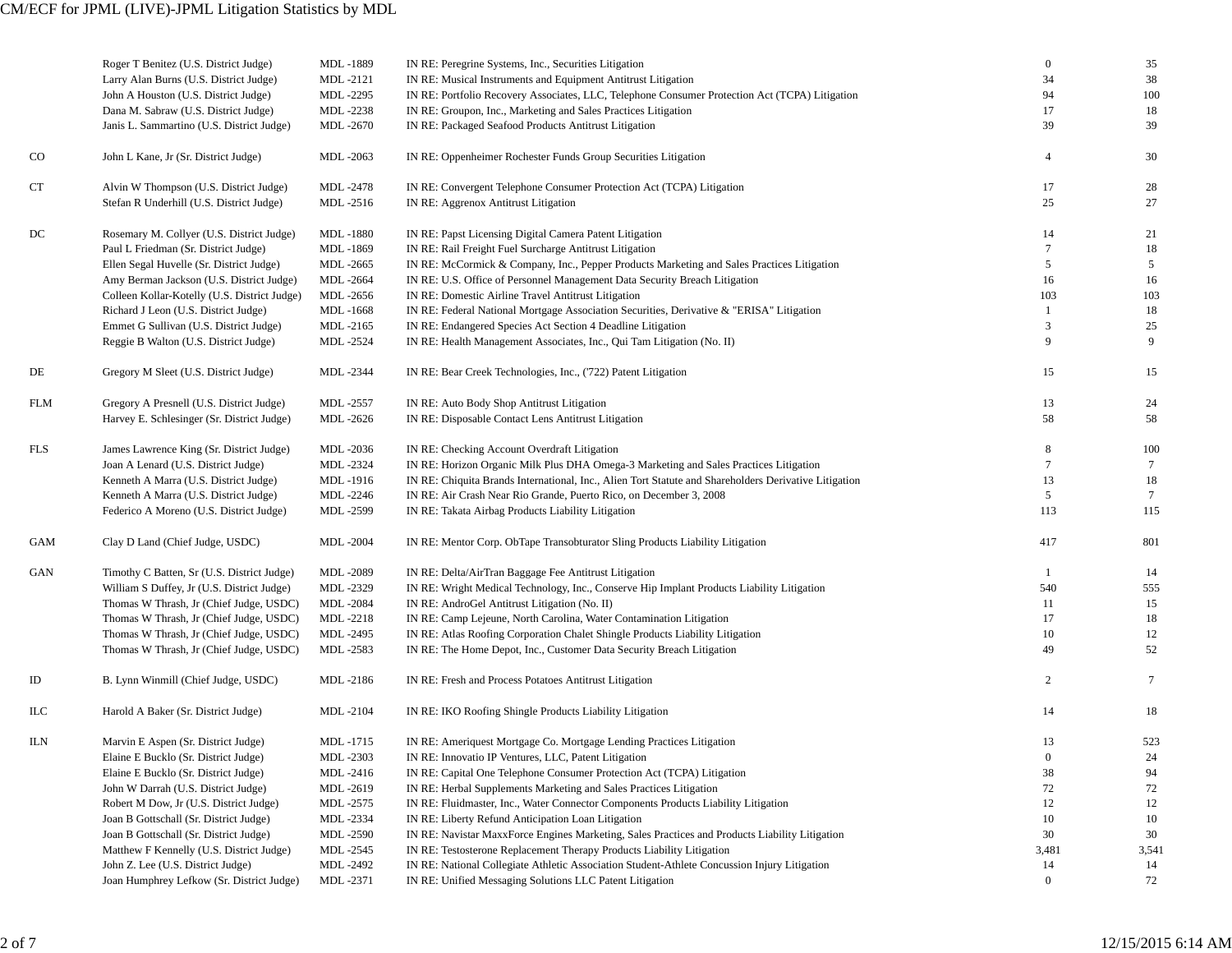|     | Harry D Leinenweber (Sr. District Judge)<br>Charles R. Norgle, Sr (U.S. District Judge) | <b>MDL-2580</b><br>MDL-1604 | IN RE: Opana ER Antitrust Litigation<br>IN RE: Ocwen Federal Bank FSB Mortgage Servicing Litigation                           | 12<br>$\boldsymbol{0}$ | 12<br>93        |
|-----|-----------------------------------------------------------------------------------------|-----------------------------|-------------------------------------------------------------------------------------------------------------------------------|------------------------|-----------------|
|     | Rebecca R Pallmeyer (U.S. District Judge)                                               | MDL-2272                    | IN RE: Zimmer NexGen Knee Implant Products Liability Litigation                                                               | 948                    | 1,687           |
|     | Milton I Shadur (Sr. District Judge)                                                    | MDL-2455                    | IN RE: Stericycle, Inc., Steri-Safe Contract Litigation                                                                       | 13                     | 13              |
|     | Amy J St. Eve (U.S. District Judge)                                                     | MDL-2602                    | IN RE: Rust-Oleum Restore Marketing, Sales Practices and Products Liability Litigation                                        | 6                      | 6               |
| ILS | David R. Herndon (U.S. District Judge)                                                  | MDL-2100                    | IN RE: Yasmin and Yaz (Drospirenone) Marketing, Sales Practices and Products Liability Litigation                             | 2,146                  | 11,855          |
|     | David R. Herndon (U.S. District Judge)                                                  | MDL-2385                    | IN RE: Pradaxa (Dabigatran Etexilate) Products Liability Litigation                                                           | 110                    | 2,629           |
| INN | Robert L. Miller, Jr (U.S. District Judge)                                              | MDL-1700                    | IN RE: FedEx Ground Package System, Inc., Employment Practices Litigation (No. II)                                            |                        | 72              |
|     | Robert L. Miller, Jr (U.S. District Judge)                                              | MDL-2391                    | IN RE: Biomet M2a Magnum Hip Implant Products Liability Litigation                                                            | 1,353                  | 2,527           |
|     | Robert L. Miller, Jr (U.S. District Judge)                                              | MDL-2667                    | IN RE: Medical Informatics Engineering, Inc., Customer Data Security Breach Litigation                                        | 19                     | 19              |
| INS | Larry J McKinney (Sr. District Judge)                                                   | MDL-2181                    | IN RE: Method of Processing Ethanol Byproducts and Related Subsystems ('858) Patent Litigation                                | 21                     | 22              |
|     | Richard L. Young (Chief Judge, USDC)                                                    | MDL-2570                    | IN RE: Cook Medical, Inc., IVC Filters Marketing, Sales Practices and Products Liability Litigation                           | 172                    | 172             |
| KS  | John W Lungstrum (Sr. District Judge)                                                   | MDL-1616                    | IN RE: Urethane Antitrust Litigation                                                                                          | $\overline{0}$         | 33              |
|     | John W Lungstrum (Sr. District Judge)                                                   | MDL-2591                    | IN RE: Syngenta AG MIR162 Corn Litigation                                                                                     | 771                    | 2,342           |
|     | Kathryn H Vratil (Sr. District Judge)                                                   | <b>MDL-1840</b>             | IN RE: Motor Fuel Temperature Sales Practices Litigation                                                                      | $\boldsymbol{0}$       | 54              |
|     | Kathryn H Vratil (Sr. District Judge)                                                   | MDL-2652                    | IN RE: Ethicon, Inc., Power Morcellator Products Liability Litigation                                                         | 30                     | 30              |
| KYE | Joseph M Hood (Sr. District Judge)                                                      | MDL-1877                    | IN RE: ClassicStar Mare Lease Litigation                                                                                      | 11                     | 30              |
|     | Danny C Reeves (U.S. District Judge)                                                    | MDL-2226                    | IN RE: Darvocet, Darvon and Propoxyphene Products Liability Litigation                                                        | 33                     | 279             |
| KYW | David J. Hale (U.S. District Judge)                                                     | <b>MDL-2504</b>             | IN RE: Amazon.com, Inc., Fulfillment Center Fair Labor Standards Act (FLSA) and Wage and Hour Litigation                      | $7\phantom{.0}$        | 12              |
|     | Thomas B Russell (Sr. District Judge)                                                   | <b>MDL-2308</b>             | IN RE: Skechers Toning Shoe Products Liability Litigation                                                                     | 1,142                  | 1,248           |
| LAE | Carl J Barbier (U.S. District Judge)                                                    | MDL-2179                    | IN RE: Oil Spill by the Oil Rig "Deepwater Horizon" in the Gulf of Mexico, on April 20, 2010                                  | 2,881                  | 3,106           |
|     | Kurt D. Engelhardt (Chief Judge, USDC)                                                  | MDL-2454                    | IN RE: Franck's Lab, Inc., Products Liability Litigation                                                                      | 32                     | 37              |
|     | Eldon E. Fallon (U.S. District Judge)                                                   | MDL-1657                    | IN RE: Vioxx Marketing, Sales Practices and Products Liability Litigation                                                     | 12                     | 10,320          |
|     | Eldon E. Fallon (U.S. District Judge)                                                   | <b>MDL-2047</b>             | IN RE: Chinese-Manufactured Drywall Products Liability Litigation                                                             | 297                    | 367             |
|     | Eldon E. Fallon (U.S. District Judge)                                                   | MDL-2592                    | IN RE: Xarelto (Rivaroxaban) Products Liability Litigation                                                                    | 2,400                  | 2,442           |
|     | Sarah S. Vance (U.S. District Judge)                                                    | MDL-2328                    | IN RE: Pool Products Distribution Market Antitrust Litigation                                                                 | 32                     | 35              |
| LAW | Rebecca F Doherty (U.S. District Judge)                                                 | MDL-2299                    | IN RE: Actos (Pioglitazone) Products Liability Litigation                                                                     | 4,740                  | 5,050           |
| МA  | Denise J. Casper (U.S. District Judge)                                                  | MDL-2503                    | IN RE: Solodyn (Minocycline Hydrochloride) Antitrust Litigation                                                               | 17                     | 17              |
|     | Nathaniel M Gorton (U.S. District Judge)                                                | MDL -2067                   | IN RE: Celexa and Lexapro Marketing and Sales Practices Litigation                                                            | 2                      | 13              |
|     | Timothy S Hillman (U.S. District Judge)                                                 | MDL-2566                    | IN RE: TelexFree Securities Litigation                                                                                        | 11                     | 11              |
|     | F. Dennis Saylor (U.S. District Judge)                                                  | MDL-2375                    | IN RE: Body Science LLC Patent Litigation                                                                                     | 6                      | 6               |
|     | F. Dennis Saylor (U.S. District Judge)                                                  | MDL-2657                    | IN RE: Zofran (Ondansetron) Products Liability Litigation                                                                     | 200                    | 200             |
|     | Richard G Stearns (U.S. District Judge)                                                 | MDL-2432                    | IN RE: Neurografix ('360) Patent Litigation                                                                                   | 7                      | 15              |
|     | Richard G Stearns (U.S. District Judge)                                                 | MDL-2513                    | IN RE: Collecto, Inc., Telephone Consumer Protection Act (TCPA) Litigation                                                    | 3                      | $\overline{3}$  |
|     | Douglas P. Woodlock (Sr. District Judge)                                                | <b>MDL-2428</b>             | IN RE: Fresenius GranuFlo/NaturaLyte Dialysate Products Liability Litigation                                                  | 4,320                  | 4,321           |
|     | William G. Young (U.S. District Judge)                                                  | MDL-2409<br>MDL-2193        | IN RE: Nexium (Esomeprazole) Antitrust Litigation                                                                             | 19<br>31               | 20<br>32        |
|     | Rya W Zobel (U.S. District Judge)<br>Rya W Zobel (U.S. District Judge)                  | MDL-2242                    | IN RE: Bank of America Home Affordable Modification Program (HAMP) Contract Litigation<br>IN RE: Prograf Antitrust Litigation | 8                      | 8               |
|     | Rya W Zobel (U.S. District Judge)                                                       | MDL-2419                    | IN RE: New England Compounding Pharmacy, Inc., Products Liability Litigation                                                  | 726                    | 729             |
| MD  | Catherine C Blake (U.S. District Judge)                                                 | MDL-2294                    | IN RE: Webvention LLC ('294) Patent Litigation                                                                                | $\boldsymbol{0}$       | 22              |
|     | Marvin J Garbis (Sr. District Judge)                                                    | MDL-2581                    | IN RE: CTP Innovations, LLC, Patent Litigation                                                                                | 29                     | 29              |
|     | J. Frederick Motz (Sr. District Judge)                                                  | MDL-2491                    | IN RE: GNC Corp. TriFlex Products Marketing and Sales Practices Litigation (No. II)                                           |                        | $7\phantom{.0}$ |
|     | J. Frederick Motz (Sr. District Judge)                                                  | <b>MDL-2498</b>             | IN RE: Nutramax Cosamin Marketing and Sales Practices Litigation                                                              |                        | 5               |
|     | J. Frederick Motz (Sr. District Judge)                                                  | MDL-2528                    | IN RE: Natrol, Inc., Glucosamine/Chondroitin Marketing and Sales Practices Litigation                                         | $\overline{4}$         | $\overline{4}$  |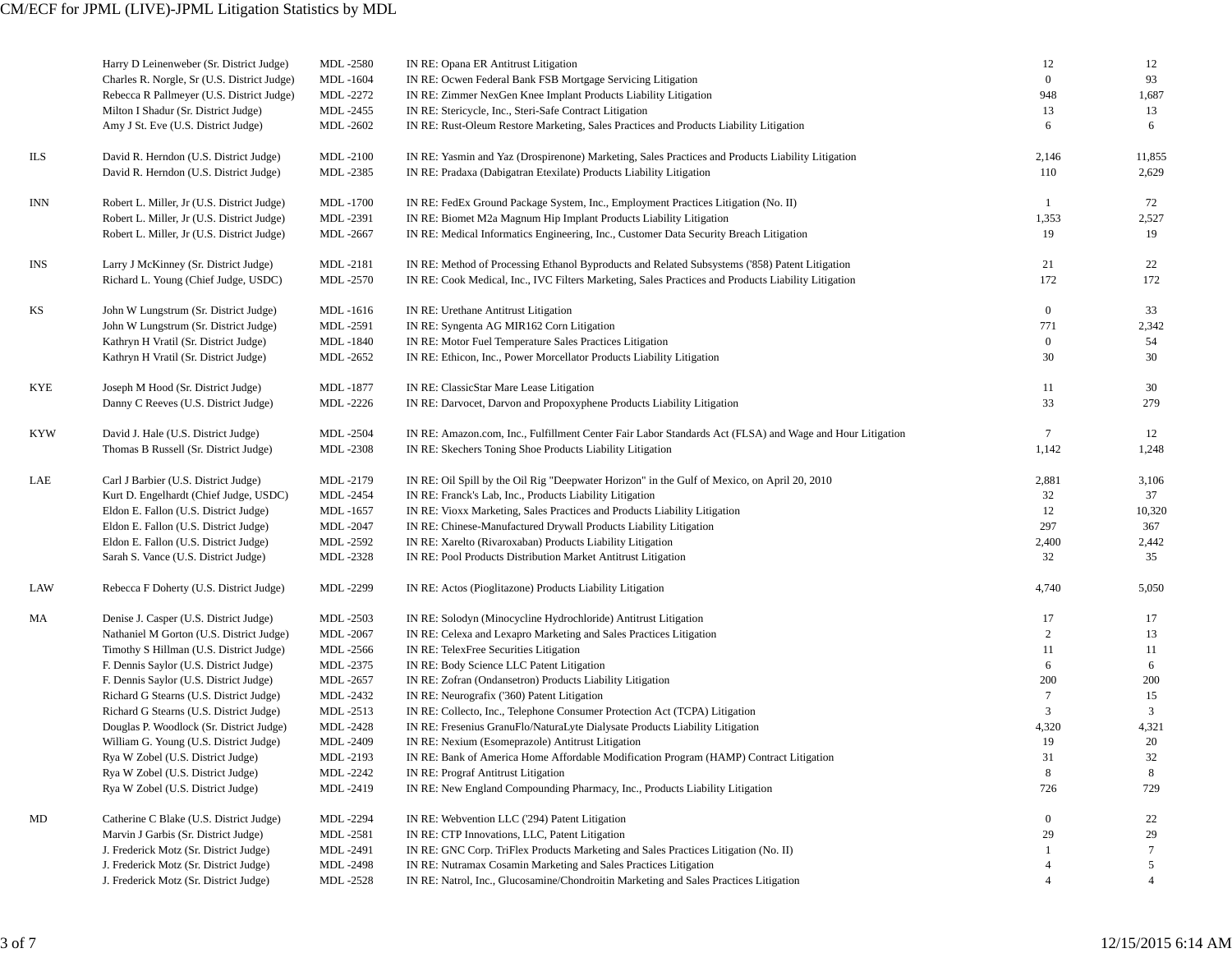## CM/ECF for JPML (LIVE)-JPML Litigation Statistics by MDL

|            | Roger W Titus (Sr. District Judge)         | MDL-2083        | IN RE: KBR, Inc., Burn Pit Litigation                                                                                   | 61             | 62             |
|------------|--------------------------------------------|-----------------|-------------------------------------------------------------------------------------------------------------------------|----------------|----------------|
| МE         | D. Brock Hornby (Sr. District Judge)       | MDL-2426        | IN RE: TRS Recovery Services, Inc., and TeleCheck Services, Inc., Fair Debt Collection Practices Act (FDCPA) Litigation | 5              | 5              |
| MIE        | Marianne O Battani (Sr. District Judge)    | MDL-2311        | IN RE: Automotive Parts Antitrust Litigation                                                                            | 195            | 218            |
|            | Paul D Borman (U.S. District Judge)        | MDL-1952        | IN RE: Packaged Ice Antitrust Litigation                                                                                | 96             | 100            |
|            | Sean F. Cox (U.S. District Judge)          | MDL-2042        | IN RE: Refrigerant Compressors Antitrust Litigation                                                                     | -1             | 52             |
| MΝ         | Michael James Davis (U.S. District Judge)  | MDL-1431        | IN RE: Baycol Products Liability Litigation                                                                             | $\mathbf{1}$   | 9,107          |
|            | Michael James Davis (U.S. District Judge)  | MDL-1836        | IN RE: Mirapex Products Liability Litigation                                                                            | $\sqrt{2}$     | 441            |
|            | Michael James Davis (U.S. District Judge)  | MDL-2359        | IN RE: HardiePlank Fiber Cement Siding Litigation                                                                       | 13             | 13             |
|            | Joan N. Ericksen (U.S. District Judge)     | MDL-2564        | IN RE: Life Time Fitness, Inc., Telephone Consumer Protection Act (TCPA) Litigation                                     | 3              | 5              |
|            | Joan N. Ericksen (U.S. District Judge)     | MDL-2666        | IN RE: Bair Hugger Forced Air Warming Devices Products Liability Litigation                                             | 15             | 15             |
|            | Donovan W Frank (U.S. District Judge)      | MDL-2441        | IN RE: Stryker Rejuvenate and ABG II Hip Implant Products Liability Litigation                                          | 2,012          | 2,992          |
|            | Paul A Magnuson (Sr. District Judge)       | MDL-2522        | IN RE: Target Corporation Customer Data Security Breach Litigation                                                      | 111            | 114            |
|            | Ann D Montgomery (U.S. District Judge)     | MDL-2090        | IN RE: Wholesale Grocery Products Antitrust Litigation                                                                  | $\mathbf{0}$   | $\overline{4}$ |
|            | Ann D Montgomery (U.S. District Judge)     | MDL-2586        | IN RE: Supervalu, Inc., Customer Data Security Breach Litigation                                                        | $\overline{4}$ | $\overline{4}$ |
|            | Susan Richard Nelson (U.S. District Judge) | MDL-2551        | IN RE: National Hockey League Players' Concussion Injury Litigation                                                     | 15             | 15             |
|            | John R. Tunheim (Chief Judge, USDC)        | MDL-1943        | IN RE: Levaquin Products Liability Litigation                                                                           | 25             | 2,049          |
|            | John R. Tunheim (Chief Judge, USDC)        | MDL-2642        | IN RE: Fluoroquinolone Products Liability Litigation                                                                    | 244            | 245            |
| MOE        | Henry Edward Autrey (U.S. District Judge)  | MDL-2382        | IN RE: Emerson Electric Co. Wet/Dry Vac Marketing and Sales Practices Litigation                                        | $\,8\,$        | 8              |
|            | John A. Ross (U.S. District Judge)         | MDL-2669        | IN RE: Ashley Madison Customer Data Security Breach Litigation                                                          | 5              | 5              |
|            | Rodney W Sippel (U.S. District Judge)      | MDL-1964        | IN RE: NuvaRing Products Liability Litigation                                                                           | 1,612          | 1,871          |
|            | Rodney W Sippel (U.S. District Judge)      | MDL-2562        | IN RE: Blue Buffalo Company, Ltd., Marketing and Sales Practices Litigation                                             | 13             | 13             |
| <b>MOW</b> | Gary A Fenner (U.S. District Judge)        | MDL-2567        | IN RE: Pre-Filled Propane Tank Antitrust Litigation                                                                     | 37             | 37             |
|            | Fernando J Gaitan, Jr (Sr. District Judge) | MDL-2361        | IN RE: Simply Orange Orange Juice Marketing and Sales Practices Litigation                                              | 12             | 15             |
|            | Fernando J Gaitan, Jr (Sr. District Judge) | MDL-2474        | IN RE: H&R Block IRS Form 8863 Litigation                                                                               | 14             | 14             |
| <b>NCW</b> | Graham C Mullen (Sr. District Judge)       | MDL-1932        | IN RE: Family Dollar Stores, Inc., Wage and Hour Employment Practices Litigation                                        | -1             | 29             |
|            | Graham C Mullen (Sr. District Judge)       | MDL-2384        | IN RE: Swisher Hygiene, Inc., Securities and Derivative Litigation                                                      | $\overline{c}$ | 9              |
| NH         | Paul J Barbadoro (U.S. District Judge)     | MDL-2320        | IN RE: Colgate-Palmolive Softsoap Antibacterial Hand Soap Marketing and Sales Practices Litigation                      | 5              | 10             |
|            | Steven J McAuliffe (Sr. District Judge)    | MDL-2263        | IN RE: Dial Complete Marketing and Sales Practices Litigation                                                           | 11             | 17             |
| NJ         | Madeline C. Arleo (U.S. District Judge)    | MDL-2506        | IN RE: AZEK Building Products, Inc., Marketing and Sales Practices Litigation                                           | 3              | $\overline{4}$ |
|            | Claire C. Cecchi (U.S. District Judge)     | MDL-1663        | IN RE: Insurance Brokerage Antitrust Litigation                                                                         | 13             | 51             |
|            | Stanley R Chesler (U.S. District Judge)    | MDL-1419        | IN RE: K-Dur Antitrust Litigation                                                                                       | 5              | 45             |
|            | Stanley R Chesler (U.S. District Judge)    | MDL-1658        | IN RE: Merck & Co., Inc., Securities, Derivative & "ERISA" Litigation                                                   | $\overline{7}$ | 49             |
|            | Katharine S Hayden (Sr. District Judge)    | MDL-2020        | IN RE: Aetna, Inc., Out-of-Network "UCR" Rates Litigation                                                               | 8              | 13             |
|            | Robert B. Kugler (U.S. District Judge)     | MDL-2606        | IN RE: Benicar (Olmesartan) Products Liability Litigation                                                               | 1,110          | 1,114          |
|            | Jose L Linares (U.S. District Judge)       | MDL-2577        | IN RE: GAF Elk Cross Timbers Decking Marketing, Sales Practices and Products Liability Litigation                       | 12             | 12             |
|            | William J Martini (U.S. District Judge)    | MDL-2280        | IN RE: Morgan Stanley Smith Barney LLC Wage and Hour Employment Practices Litigation                                    | 6              | 6              |
|            | William J Martini (U.S. District Judge)    | MDL-2353        | IN RE: Tropicana Orange Juice Marketing and Sales Practices Litigation                                                  | 13             | 15             |
|            | William J Martini (U.S. District Judge)    | MDL-2415        | IN RE: L'Oreal Wrinkle Cream Marketing and Sales Practices Litigation                                                   | 9              | 9              |
|            | Kevin McNulty (U.S. District Judge)        | MDL-2615        | IN RE: Michaels Stores, Inc., Fair Credit Reporting Act (FCRA) Litigation                                               | 3              | 5 <sup>5</sup> |
|            | Esther Salas (U.S. District Judge)         | MDL-2471        | IN RE: Vehicle Carrier Services Antitrust Litigation                                                                    | 2              | 31             |
|            | Peter G. Sheridan (U.S. District Judge)    | MDL-2332        | IN RE: Lipitor Antitrust Litigation                                                                                     | 25             | 31             |
|            | Peter G. Sheridan (U.S. District Judge)    | MDL-2396        | IN RE: TR Labs Patent Litigation                                                                                        | $\overline{4}$ | 10             |
|            | Jerome B Simandle (Chief Judge, USDC)      | <b>MDL-2540</b> | IN RE: Caterpillar, Inc., C13 and C15 Engine Products Liability Litigation                                              | 16             | 16             |
|            | Susan D Wigenton (U.S. District Judge)     | MDL-2158        | IN RE: Zimmer Durom Hip Cup Products Liability Litigation                                                               | 412            | 588            |
|            | Freda L Wolfson (U.S. District Judge)      | MDL-2243        | IN RE: Fosamax (Alendronate Sodium) Products Liability Litigation (No. II)                                              | 25             | 1,203          |
|            | Freda L Wolfson (U.S. District Judge)      | MDL-2418        | IN RE: Plavix Marketing, Sales Practices and Products Liability Litigation (No. II)                                     | 258            | 321            |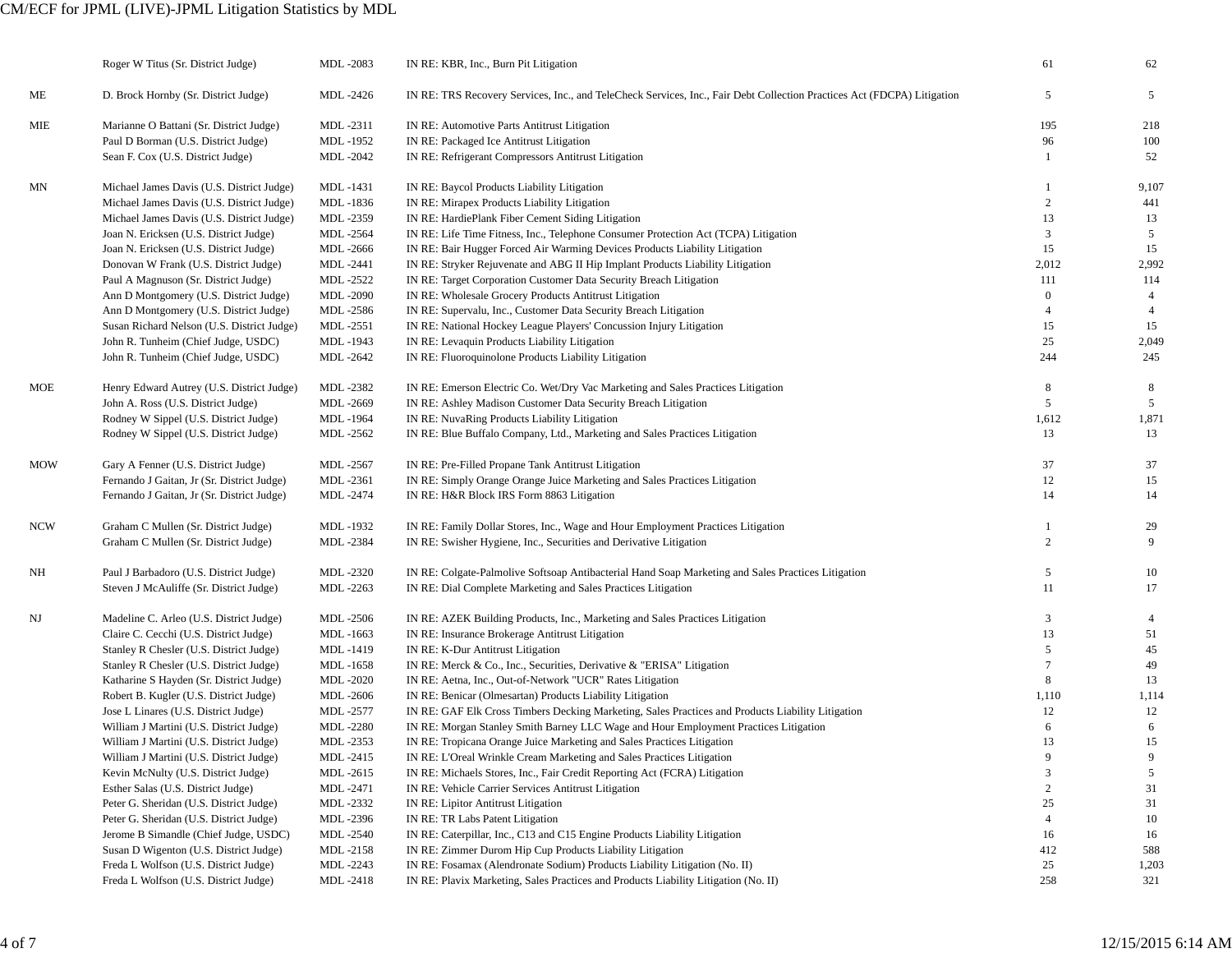| NV         | Robert Clive Jones (U.S. District Judge)    | MDL-1566        | IN RE: Western States Wholesale Natural Gas Antitrust Litigation                                                             | 9              | 35              |
|------------|---------------------------------------------|-----------------|------------------------------------------------------------------------------------------------------------------------------|----------------|-----------------|
|            | Robert Clive Jones (U.S. District Judge)    | MDL-2357        | IN RE: Zappos.com, Inc., Customer Data Security Breach Litigation                                                            | 8              | 11              |
| <b>NYE</b> | Margo K. Brodie (U.S. District Judge)       | MDL-1720        | IN RE: Payment Card Interchange Fee and Merchant Discount Antitrust Litigation                                               | 97             | 99              |
|            | Brian M Cogan (U.S. District Judge)         | MDL-1738        | IN RE: Vitamin C Antitrust Litigation                                                                                        | $\overline{4}$ | 10              |
|            | Nicholas G Garaufis (Sr. District Judge)    | MDL-2221        | IN RE: American Express Anti-Steering Rules Antitrust Litigation (No. II)                                                    | 15             | 15              |
|            | John Gleeson (U.S. District Judge)          | MDL-1775        | IN RE: Air Cargo Shipping Services Antitrust Litigation                                                                      | 103            | 111             |
|            | John Gleeson (U.S. District Judge)          | MDL-2331        | IN RE: Propecia (Finasteride) Products Liability Litigation                                                                  | 708            | 818             |
|            | Dora Lizette Irizarry (U.S. District Judge) | MDL-2215        | IN RE: Glaceau Vitaminwater Marketing and Sales Practice Litigation (No. II)                                                 | $\overline{c}$ | 6               |
|            | Roslynn R. Mauskopf (U.S. District Judge)   | MDL-2413        | IN RE: Frito-Lay North America, Inc., "All Natural" Litigation                                                               | 11             | 13              |
|            | Allyne R Ross (U.S. District Judge)         | MDL-2395        | IN RE: Air Crash at Georgetown, Guyana, on July 30, 2011                                                                     | 3              | 22              |
|            | Arthur D Spatt (Sr. District Judge)         | MDL-2451        | IN RE: HSBC Bank USA, N.A., Debit Card Overdraft Fee Litigation                                                              | 3              | $\mathfrak{Z}$  |
| NYS        | Vernon S. Broderick (U.S. District Judge)   | MDL -2542       | IN RE: Keurig Green Mountain Single-Serve Coffee Antitrust Litigation                                                        | 27             | 27              |
|            | Naomi Reice Buchwald (Sr. District Judge)   | MDL-2262        | IN RE: Libor-Based Financial Instruments Antitrust Litigation                                                                | 49             | 78              |
|            | Valerie E. Caproni (U.S. District Judge)    | MDL-2548        | IN RE: Commodity Exchange, Inc., Gold Futures and Options Trading Litigation                                                 | 27             | 27              |
|            | Valerie E. Caproni (U.S. District Judge)    | MDL-2573        | IN RE: London Silver Fixing, Ltd., Antitrust Litigation                                                                      | 8              | 8               |
|            | Andrew L. Carter, Jr (U.S. District Judge)  | MDL-2475        | IN RE: North Sea Brent Crude Oil Futures Litigation                                                                          | 10             | 11              |
|            | P. Kevin Castel (U.S. District Judge)       | MDL-1995        | IN RE: Time Warner Inc. Set-Top Cable Television Box Antitrust Litigation                                                    | $\Omega$       | 11              |
|            | P. Kevin Castel (U.S. District Judge)       | <b>MDL-2058</b> | IN RE: Bank of America Corp. Securities, Derivative and Employee Retirement Income Security Act (ERISA) Litigation           | $\mathbf{0}$   | 52              |
|            | Denise L Cote (Sr. District Judge)          | MDL-2293        | IN RE: Electronic Books Antitrust Litigation                                                                                 | $\overline{2}$ | 32              |
|            | Denise L Cote (Sr. District Judge)          | MDL-2476        | IN RE: Credit Default Swaps Antitrust Litigation                                                                             | 6              | 9               |
|            | George B Daniels (U.S. District Judge)      | <b>MDL-1570</b> | IN RE: Terrorist Attacks on September 11, 2001                                                                               | 23             | 28              |
|            | Katherine B. Forrest (U.S. District Judge)  | MDL-2481        | IN RE: Aluminum Warehousing Antitrust Litigation                                                                             | $\overline{4}$ | 33              |
|            | Jesse M Furman (U.S. District Judge)        | MDL-2543        | IN RE: General Motors LLC Ignition Switch Litigation                                                                         | 230            | 257             |
|            | Paul G. Gardephe (U.S. District Judge)      | <b>MDL-2011</b> | IN RE: The Reserve Fund Securities and Derivative Litigation                                                                 | $\mathbf{1}$   | 40              |
|            | Paul G. Gardephe (U.S. District Judge)      | MDL-2673        | IN RE: Treasury Securities Auction Antitrust Litigation                                                                      | 34             | 34              |
|            | Thomas P Griesa (Sr. District Judge)        | MDL-2052        | IN RE: Tremont Group Holdings, Inc., Securities Litigation                                                                   | $\overline{c}$ | 31              |
|            | Thomas P Griesa (Sr. District Judge)        | MDL-2082        | IN RE: Meridian Funds Group Securities & Employee Retirement Income Security Act (ERISA) Litigation                          | $\overline{4}$ | $\overline{5}$  |
|            | Lewis A. Kaplan (Sr. District Judge)        | MDL-2017        | IN RE: Lehman Brothers Holdings, Inc., Securities & Employee Retirement Income Security Act (ERISA) Litigation               | $\overline{2}$ | 55              |
|            | Lewis A. Kaplan (Sr. District Judge)        | MDL-2335        | IN RE: Bank of New York Mellon Corp. Foreign Exchange Transactions Litigation                                                | 8              | 12              |
|            | Kenneth M Karas (U.S. District Judge)       | MDL-2450        | IN RE: Ford Fusion and C-Max Fuel Economy Litigation                                                                         | 18             | 18              |
|            | John F Keenan (Sr. District Judge)          | MDL-1789        | IN RE: Fosamax Products Liability Litigation                                                                                 | 288            | 1,140           |
|            | Victor Marrero (Sr. District Judge)         | MDL-1950        | IN RE: Municipal Derivatives Antitrust Litigation                                                                            | $\mathbf{1}$   | 36              |
|            | Victor Marrero (Sr. District Judge)         | MDL-2088        | IN RE: Fairfield Greenwich Group Securities Litigation                                                                       | $\mathbf{1}$   | 63              |
|            | Victor Marrero (Sr. District Judge)         | MDL-2338        | IN RE: MF Global Holdings Ltd. Investment Litigation                                                                         | $\mathbf{1}$   | 25              |
|            | Colleen McMahon (U.S. District Judge)       | MDL-2631        | IN RE: Alibaba Group Holding Limited Securities Litigation                                                                   | $\overline{7}$ | $7\overline{ }$ |
|            | William H Pauley, III (U.S. District Judge) | MDL-1409        | IN RE: Currency Conversion Fee Antitrust Litigation                                                                          | $\mathbf{0}$   | 35              |
|            | William H Pauley, III (U.S. District Judge) | MDL-2645        | IN RE: Kind LLC "All Natural" Litigation                                                                                     | 11             | 11              |
|            | Shira Ann Scheindlin (Sr. District Judge)   | MDL-1358        | IN RE: Methyl Tertiary Butyl Ether ("MTBE") Products Liability Litigation                                                    | 18             | 190             |
|            | Cathy Seibel (U.S. District Judge)          | MDL-2434        | IN RE: Mirena IUD Products Liability Litigation                                                                              | 1,161          | 1,497           |
|            | Sidney H Stein (Sr. District Judge)         | <b>MDL-2070</b> | IN RE: Citigroup Inc. Securities Litigation                                                                                  | $\mathbf{0}$   | 24              |
|            | Richard J Sullivan (U.S. District Judge)    | MDL-2296        | IN RE: Tribune Company Fraudulent Conveyance Litigation                                                                      | 20             | 73              |
|            | Robert W Sweet (Sr. District Judge)         | MDL-1963        | IN RE: The Bear Stearns Companies Inc. Securities, Derivative and Employee Retirement Income Security Act (ERISA) Litigation | $\overline{c}$ | 31              |
|            | Robert W Sweet (Sr. District Judge)         | MDL-2389        | IN RE: Facebook, Inc., IPO Securities and Derivative Litigation                                                              | 42             | 57              |
| <b>OHN</b> | Christopher A Boyko (U.S. District Judge)   | <b>MDL-2001</b> | IN RE: Whirlpool Corp. Front-Loading Washer Products Liability Litigation                                                    | 10             | 11              |
|            | James G Carr (Sr. District Judge)           | MDL-1953        | IN RE: Heparin Products Liability Litigation                                                                                 | 3              | 574             |
|            | Patricia A Gaughan (U.S. District Judge)    | <b>MDL-2044</b> | IN RE: Vertrue Inc. Marketing and Sales Practices Litigation                                                                 | 13             | 13              |
|            | David A Katz (Sr. District Judge)           | MDL-2197        | IN RE: DePuy Orthopaedics, Inc., ASR Hip Implant Products Liability Litigation                                               | 4,513          | 9,785           |
|            | Benita Y. Pearson (U.S. District Judge)     | MDL-2316        | IN RE: Ford Motor Co. Spark Plug and 3-Valve Engine Products Liability Litigation                                            | 5              | 5               |
|            | Jack Zouhary (U.S. District Judge)          | MDL-2196        | IN RE: Polyurethane Foam Antitrust Litigation                                                                                | 42             | 99              |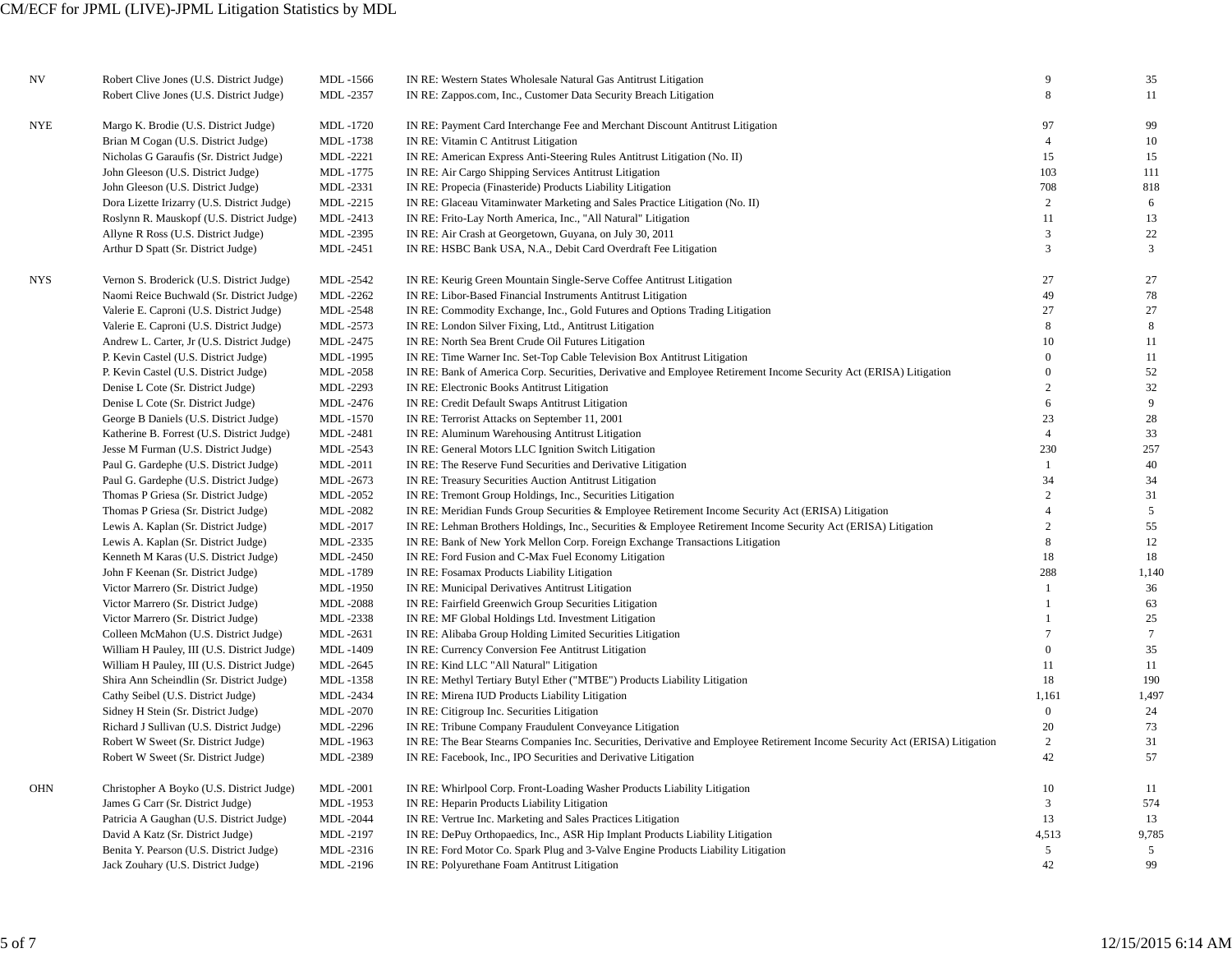## CM/ECF for JPML (LIVE)-JPML Litigation Statistics by MDL

| OHS        | Sandra S Beckwith (Sr. District Judge)                   | <b>MDL-2050</b> | IN RE: Bill of Lading Transmission and Processing System Patent Litigation                                                  | $\mathbf{0}$     | 14      |
|------------|----------------------------------------------------------|-----------------|-----------------------------------------------------------------------------------------------------------------------------|------------------|---------|
|            | Edmund A. Sargus, Jr (Chief Judge, USDC)                 | MDL-2433        | IN RE: E. I. du Pont de Nemours and Company C-8 Personal Injury Litigation                                                  | 3,432            | 3,438   |
|            | Michael H Watson (U.S. District Judge)                   | MDL-2661        | IN RE: American Honda Motor Co., Inc., CR-V Vibration Marketing and Sales Practices Litigation                              | 8                | 8       |
| <b>OKW</b> | Robin J. Cauthron (Sr. District Judge)                   | <b>MDL-2048</b> | IN RE: Cox Enterprises, Inc., Set-Top Cable Television Box Antitrust Litigation                                             |                  | 27      |
|            | Robin J. Cauthron (Sr. District Judge)                   | MDL-2309        | IN RE: Transdata, Inc., Smart Meters Patent Litigation                                                                      | 9                | 9       |
| OR.        | Michael H. Simon (U.S. District Judge)                   | MDL-2633        | IN RE: Premera Blue Cross Customer Data Security Breach Litigation                                                          | 38               | 38      |
| PAE        | Harvey Bartle, III (U.S. District Judge)                 | MDL -1203       | IN RE: Diet Drugs (Phentermine/Fenfluramine/Dexfenfluramine) Products Liability Litigation                                  | 2                | 20,210  |
|            | Michael M Baylson (Sr. District Judge)                   | MDL-2437        | IN RE: Domestic Drywall Antitrust Litigation                                                                                | 8                | 28      |
|            | Anita B Brody (Sr. District Judge)                       | MDL-2034        | IN RE: Comcast Corp. Set-Top Cable Television Box Antitrust Litigation                                                      | 5                | 24      |
|            | Anita B Brody (Sr. District Judge)                       | MDL-2323        | IN RE: National Football League Players' Concussion Injury Litigation                                                       | 327              | 333     |
|            | Legrome D Davis (U.S. District Judge)                    | MDL-2654        | IN RE: Amtrak Train Derailment in Philadelphia, Pennsylvania, on May 12, 2015                                               | 69               | 69      |
|            | Jan E DuBois (Sr. District Judge)                        | MDL-2081        | IN RE: Blood Reagents Antitrust Litigation                                                                                  | 32               | 34      |
|            | Jan E DuBois (Sr. District Judge)                        | <b>MDL-2460</b> | IN RE: Niaspan Antitrust Litigation                                                                                         | $\boldsymbol{0}$ | 20      |
|            | Mitchell S Goldberg (U.S. District Judge)                | MDL-2445        | IN RE: Suboxone (Buprenorphine Hydrochloride and Naloxone) Antitrust Litigation                                             | 13               | 13      |
|            | C. Darnell Jones, II (U.S. District Judge)               | MDL-1782        | IN RE: Pharmacy Benefit Managers Antitrust Litigation                                                                       | 5                | 6       |
|            | Gene E.K. Pratter (U.S. District Judge)                  | <b>MDL-2002</b> | IN RE: Processed Egg Products Antitrust Litigation                                                                          | 22               | 33      |
|            | Gene E.K. Pratter (U.S. District Judge)                  | MDL-2284        | IN RE: Imprelis Herbicide Marketing, Sales Practices and Products Liability Litigation                                      | 2                | 161     |
|            | Eduardo C. Robreno (Sr. District Judge)                  | MDL -875        | IN RE: Asbestos Products Liability Litigation (No. VI)                                                                      | 612              | 192,052 |
|            | Cynthia M Rufe (U.S. District Judge)                     | MDL-1871        | IN RE: Avandia Marketing, Sales Practices and Products Liability Litigation                                                 | 600              | 5,294   |
|            | Cynthia M Rufe (U.S. District Judge)                     | MDL-2342        | IN RE: Zoloft (Sertraline Hydrochloride) Products Liability Litigation                                                      | 279              | 692     |
|            | Lawrence F Stengel (U.S. District Judge)                 | MDL-2436        | IN RE: Tylenol (Acetaminophen) Marketing, Sales Practices and Products Liability Litigation                                 | 215              | 227     |
| PAM        | Yvette Kane (U.S. District Judge)                        | MDL-2380        | IN RE: Shop-Vac Marketing and Sales Practices Litigation                                                                    | 9                | 10      |
| PAW        | Joy Flowers Conti (Chief Judge, USDC)                    | MDL-2354        | IN RE: Maxim Integrated Products, Inc., Patent Litigation                                                                   |                  | 27      |
|            | Arthur J Schwab (U.S. District Judge)                    | MDL-1674        | IN RE: Community Bank of Northern Virginia Mortgage Lending Practices Litigation                                            |                  | 8       |
| RI         | Mary M Lisi (U.S. District Judge)                        | MDL-1842        | IN RE: Kugel Mesh Hernia Patch Products Liability Litigation                                                                | 31               | 2,233   |
|            | William E Smith (Chief Judge, USDC)                      | MDL-2472        | IN RE: Loestrin 24 Fe Antitrust Litigation                                                                                  | 13               | 13      |
| SС         | Richard M Gergel (U.S. District Judge)                   | <b>MDL-2502</b> | IN RE: Lipitor (Atorvastatin Calcium) Marketing, Sales Practices and Products Liability Litigation (No. II)                 | 2,880            | 3,035   |
|            | Bruce Howe Hendricks (U.S. District Judge)               | MDL-2613        | IN RE: TD Bank, N.A., Debit Card Overdraft Fee Litigation                                                                   | 10               | 11      |
|            | David C Norton (U.S. District Judge)                     | MDL-2514        | IN RE: Pella Corporation Architect and Designer Series Windows Marketing, Sales Practices and Products Liability Litigation | 13               | 20      |
| TNE        | Curtis Lynn Collier (U.S. District Judge)                | MDL-2343        | IN RE: Skelaxin (Metaxalone) Antitrust Litigation                                                                           | 2                | 17      |
|            | Harry S Mattice, Jr (U.S. District Judge)                | <b>MDL-2508</b> | IN RE: Cast Iron Soil Pipe and Fittings Antitrust Litigation                                                                | 16               | 18      |
| TNW        | Samuel H. Mays, Jr (Sr. District Judge)                  | MDL-2009        | IN RE: Regions Morgan Keegan Securities, Derivative and Employee Retirement Income Security Act (ERISA) Litigation          | 9                | 66      |
|            | Jon P. McCalla (Sr. District Judge)                      | MDL-2234        | IN RE: Wal-Mart ATM Fee Notice Litigation                                                                                   | 5                | 11      |
| TXE        | Robert W. Schroeder, III (U.S. District Judge) MDL -2355 |                 | IN RE: Parallel Networks, LLC, ('111) Patent Litigation                                                                     | 5                | 9       |
| TXN        | Jane J Boyle (U.S. District Judge)                       | <b>MDL-2405</b> | IN RE: On-Line Travel Company (OTC)/Hotel Booking Antitrust Litigation                                                      | 29               | 33      |
|            | Sidney A. Fitzwater (U.S. District Judge)                | MDL-2587        | IN RE: IntraMTA Switched Access Charges Litigation                                                                          | 75               | 77      |
|            | David C Godbey (U.S. District Judge)                     | MDL-2099        | IN RE: Stanford Entities Securities Litigation                                                                              | 87               | 147     |
|            | James Edgar Kinkeade (U.S. District Judge)               | <b>MDL-2244</b> | IN RE: DePuy Orthopaedics, Inc., Pinnacle Hip Implant Products Liability Litigation                                         | 7,984            | 8,093   |
|            | Barbara M.G. Lynn (U.S. District Judge)                  | MDL-2614        | IN RE: Industrial Print Technologies, LLC, Patent Litigation                                                                | 7                | 7       |
| TXS        | Keith P Ellison (U.S. District Judge)                    | MDL-2185        | IN RE: BP p.l.c. Securities Litigation                                                                                      | 35               | -54     |
|            | Melinda Harmon (U.S. District Judge)                     | MDL-1446        | IN RE: Enron Corp. Securities, Derivative & "ERISA" Litigation                                                              | $\overline{4}$   | 199     |
|            | Gray H. Miller (U.S. District Judge)                     | MDL-2266        | IN RE: Wells Fargo Wage and Hour Employment Practices Litigation (No. III)                                                  | $\boldsymbol{0}$ | 6       |